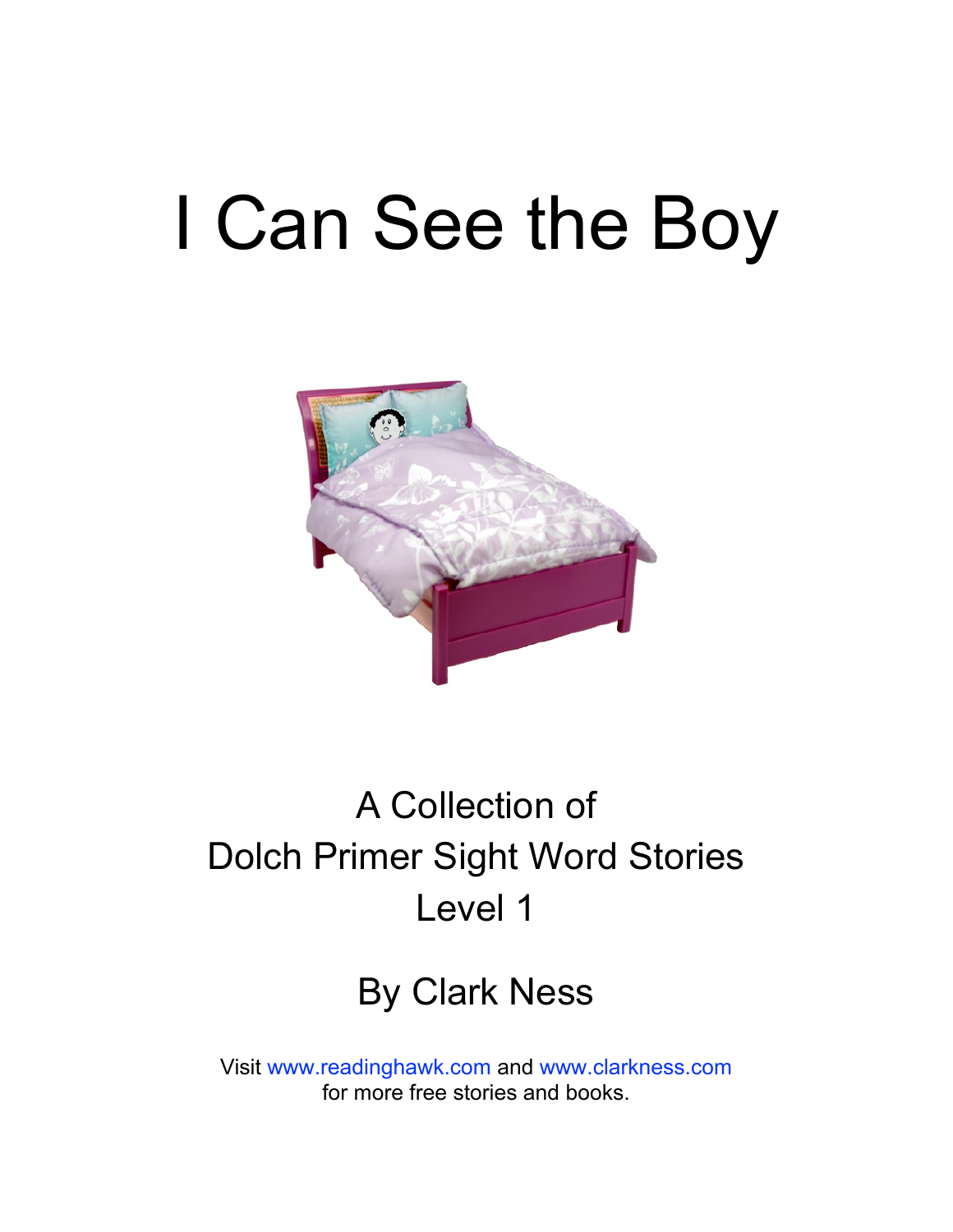

#### I Can See the Boy

#### I can see the boy. He is in the bed.

New words in Dolch Primer Sight Words Level 1: he, on, she, that, was

Words in Dolch Primer Sight Words Level 1: a, and, away, bed, big, blue, boy, box, can, car, cat, come, cow, day, dog, down, egg, eye, find, for, funny, go, he, help, here, I, in, is, it, jump, leg, little, look, make, man, me, men, my, not, on, one, pig, play, red, run, said, see, she, sun, that, the, three, to, top, toy, two, up, was, way, we, where, yellow, you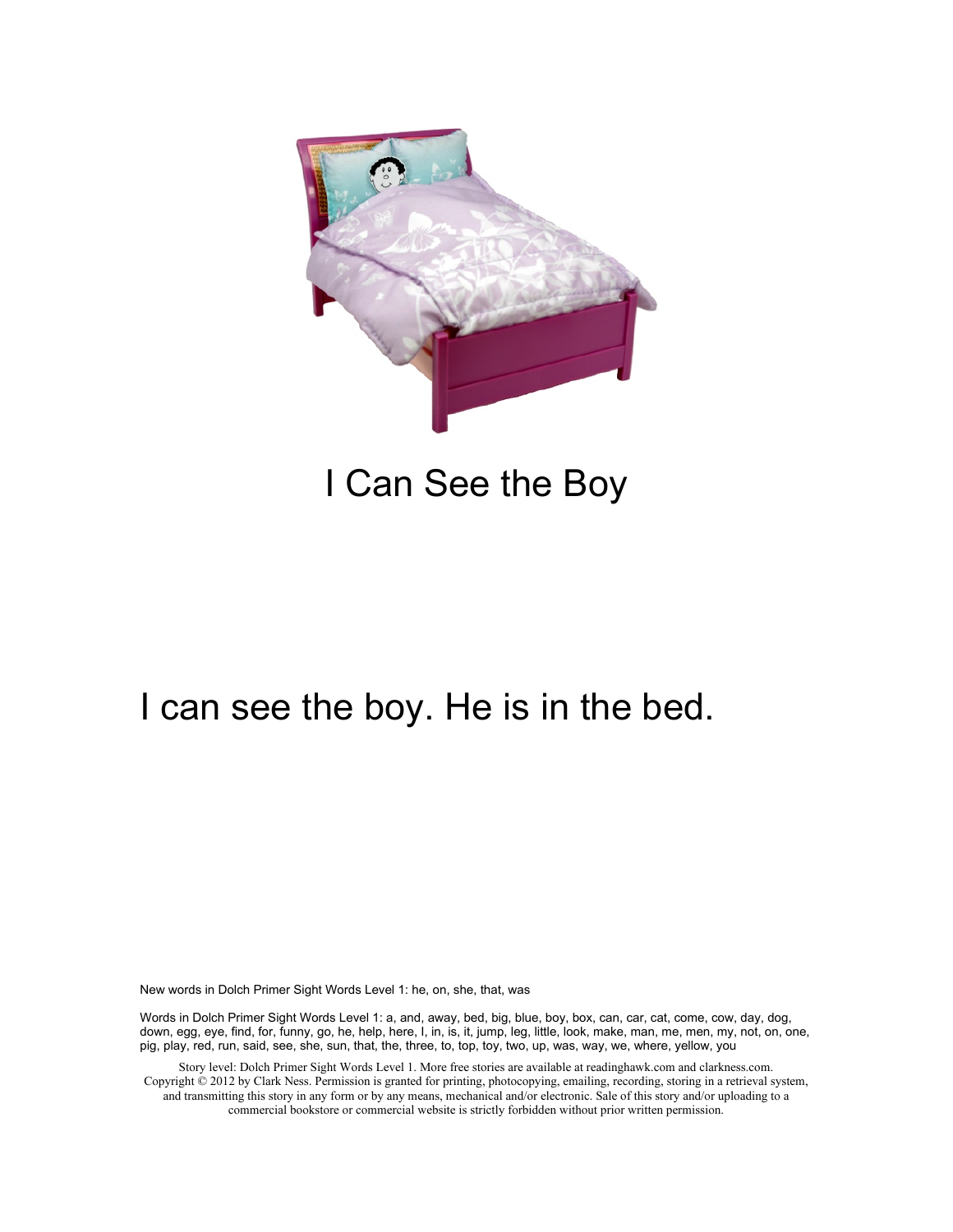

# I can see the  $\frac{1}{9}$ . She is in the bed.

New words in Dolch Primer Sight Words Level 1: he, on, she, that, was

Words in Dolch Primer Sight Words Level 1: a, and, away, bed, big, blue, boy, box, can, car, cat, come, cow, day, dog, down, egg, eye, find, for, funny, go, he, help, here, I, in, is, it, jump, leg, little, look, make, man, me, men, my, not, on, one, pig, play, red, run, said, see, she, sun, that, the, three, to, top, toy, two, up, was, way, we, where, yellow, you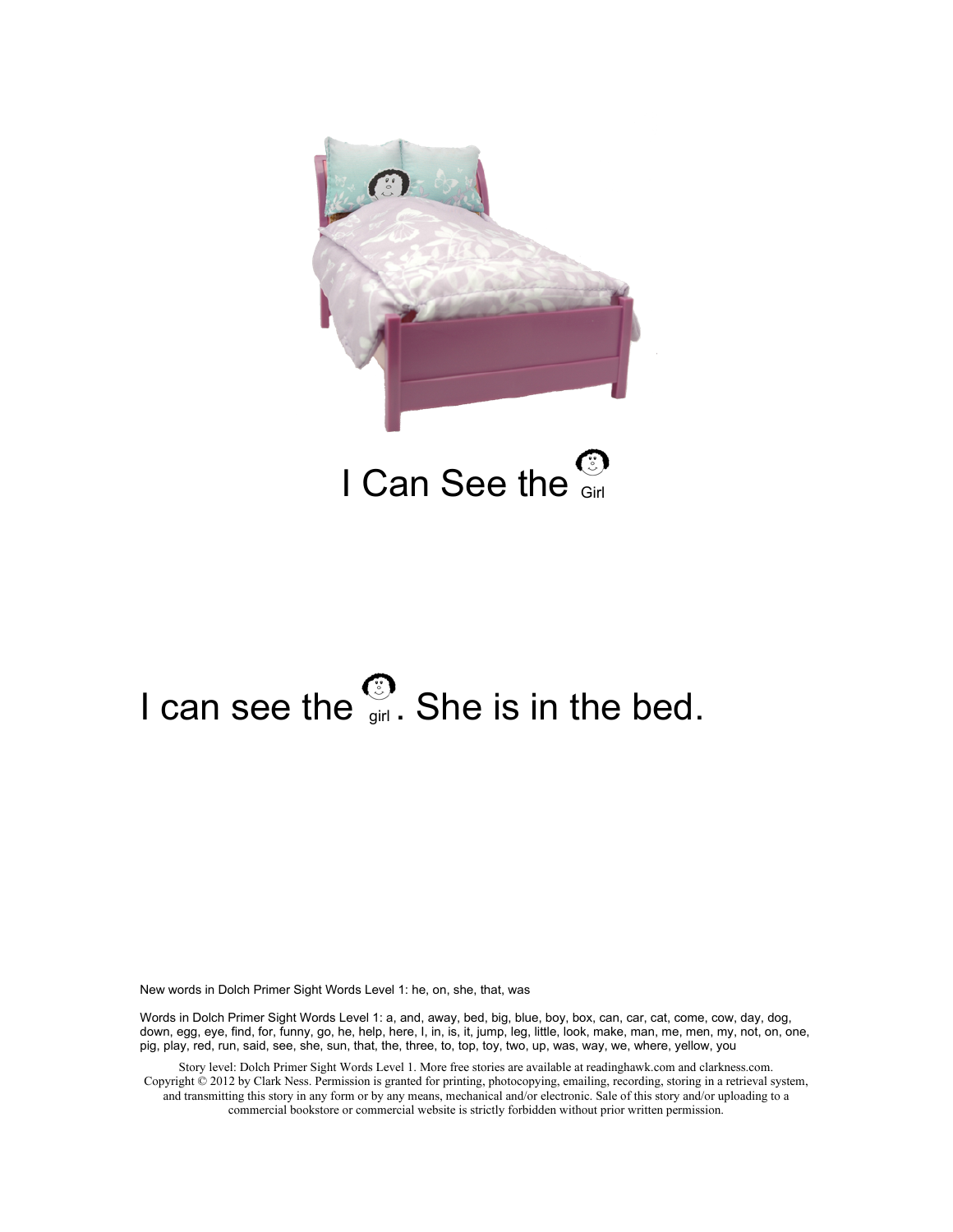

# The yellow square is on top.

New words in Dolch Primer Sight Words Level 1: he, on, she, that, was

Words in Dolch Primer Sight Words Level 1: a, and, away, bed, big, blue, boy, box, can, car, cat, come, cow, day, dog, down, egg, eye, find, for, funny, go, he, help, here, I, in, is, it, jump, leg, little, look, make, man, me, men, my, not, on, one, pig, play, red, run, said, see, she, sun, that, the, three, to, top, toy, two, up, was, way, we, where, yellow, you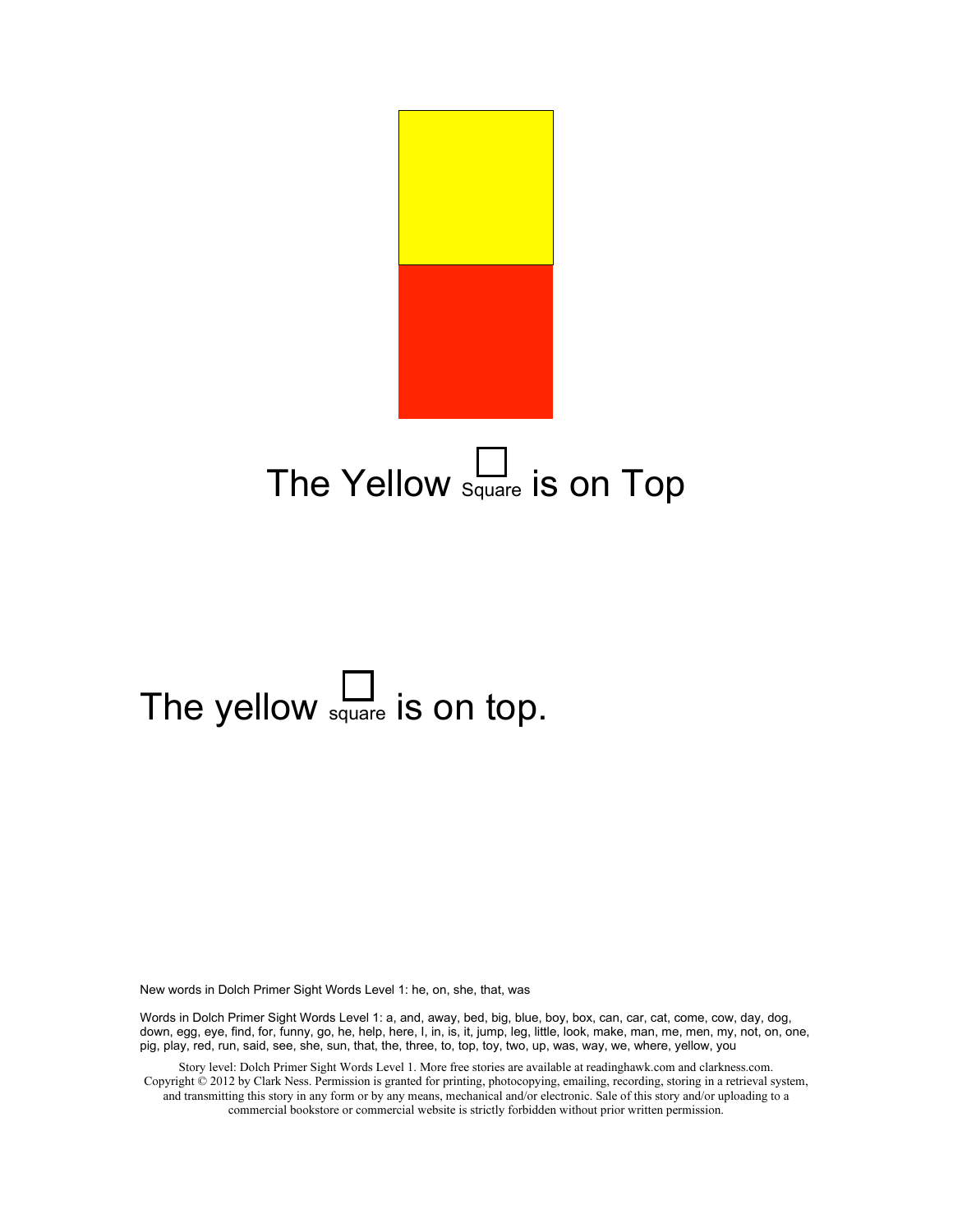

# The blue  $\frac{1}{\text{square}}$  is on top.

New words in Dolch Primer Sight Words Level 1: he, on, she, that, was

Words in Dolch Primer Sight Words Level 1: a, and, away, bed, big, blue, boy, box, can, car, cat, come, cow, day, dog, down, egg, eye, find, for, funny, go, he, help, here, I, in, is, it, jump, leg, little, look, make, man, me, men, my, not, on, one, pig, play, red, run, said, see, she, sun, that, the, three, to, top, toy, two, up, was, way, we, where, yellow, you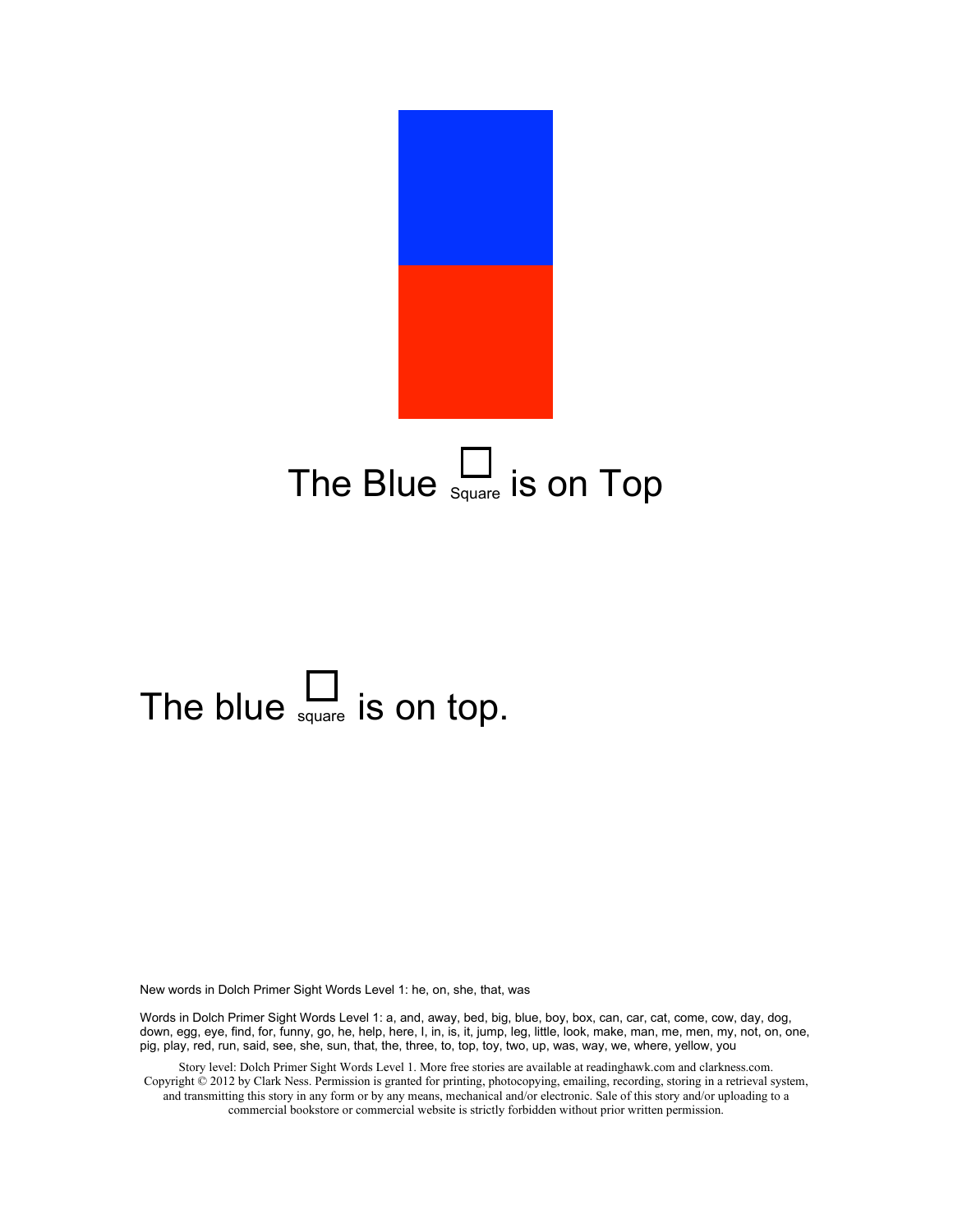

# The blue  $\bigcirc$  is on top.

New words in Dolch Primer Sight Words Level 1: he, on, she, that, was

Words in Dolch Primer Sight Words Level 1: a, and, away, bed, big, blue, boy, box, can, car, cat, come, cow, day, dog, down, egg, eye, find, for, funny, go, he, help, here, I, in, is, it, jump, leg, little, look, make, man, me, men, my, not, on, one, pig, play, red, run, said, see, she, sun, that, the, three, to, top, toy, two, up, was, way, we, where, yellow, you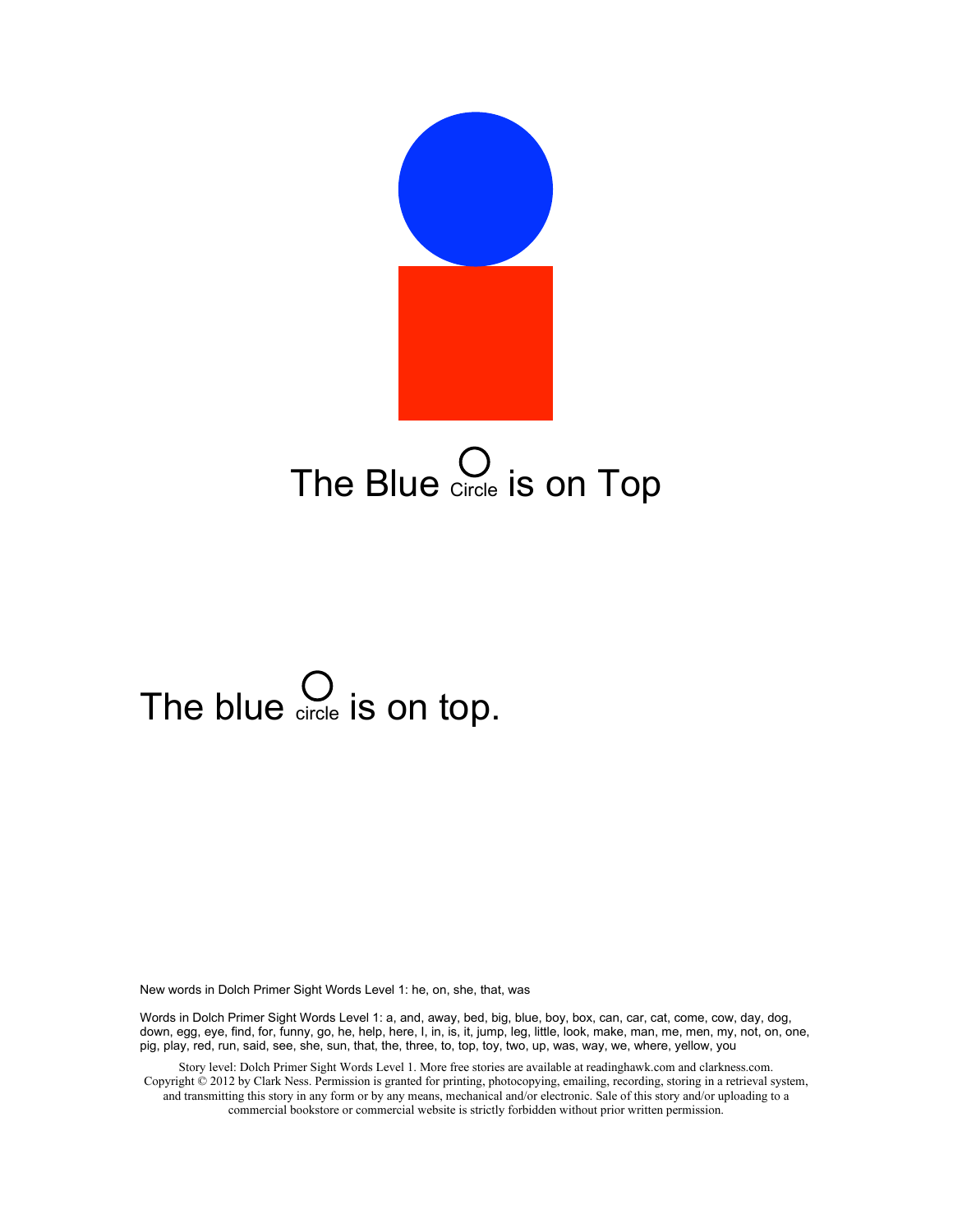

### The blue rectangle is on top.

New words in Dolch Primer Sight Words Level 1: he, on, she, that, was

Words in Dolch Primer Sight Words Level 1: a, and, away, bed, big, blue, boy, box, can, car, cat, come, cow, day, dog, down, egg, eye, find, for, funny, go, he, help, here, I, in, is, it, jump, leg, little, look, make, man, me, men, my, not, on, one, pig, play, red, run, said, see, she, sun, that, the, three, to, top, toy, two, up, was, way, we, where, yellow, you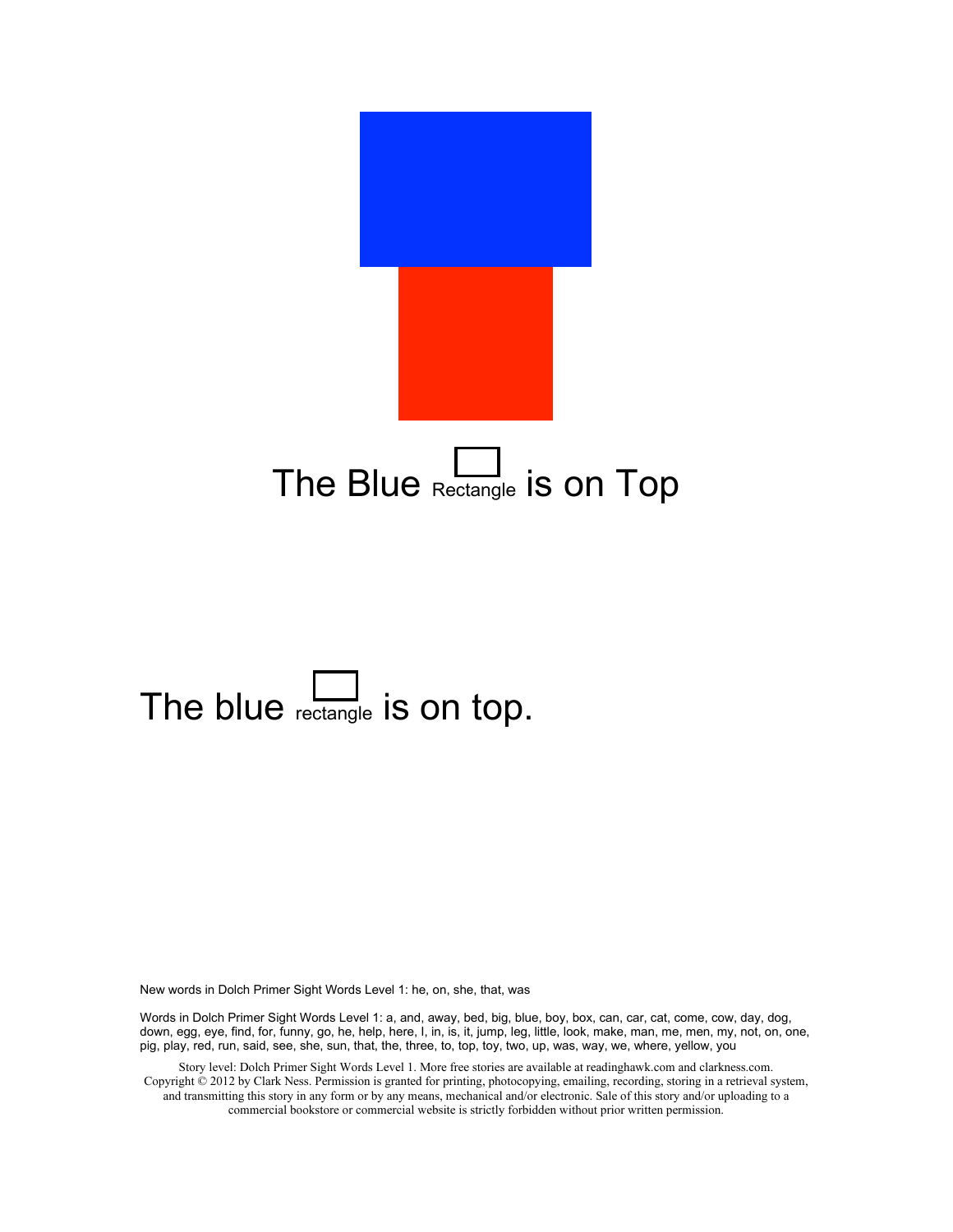

# The blue  $\triangle$  is on top.

New words in Dolch Primer Sight Words Level 1: he, on, she, that, was

Words in Dolch Primer Sight Words Level 1: a, and, away, bed, big, blue, boy, box, can, car, cat, come, cow, day, dog, down, egg, eye, find, for, funny, go, he, help, here, I, in, is, it, jump, leg, little, look, make, man, me, men, my, not, on, one, pig, play, red, run, said, see, she, sun, that, the, three, to, top, toy, two, up, was, way, we, where, yellow, you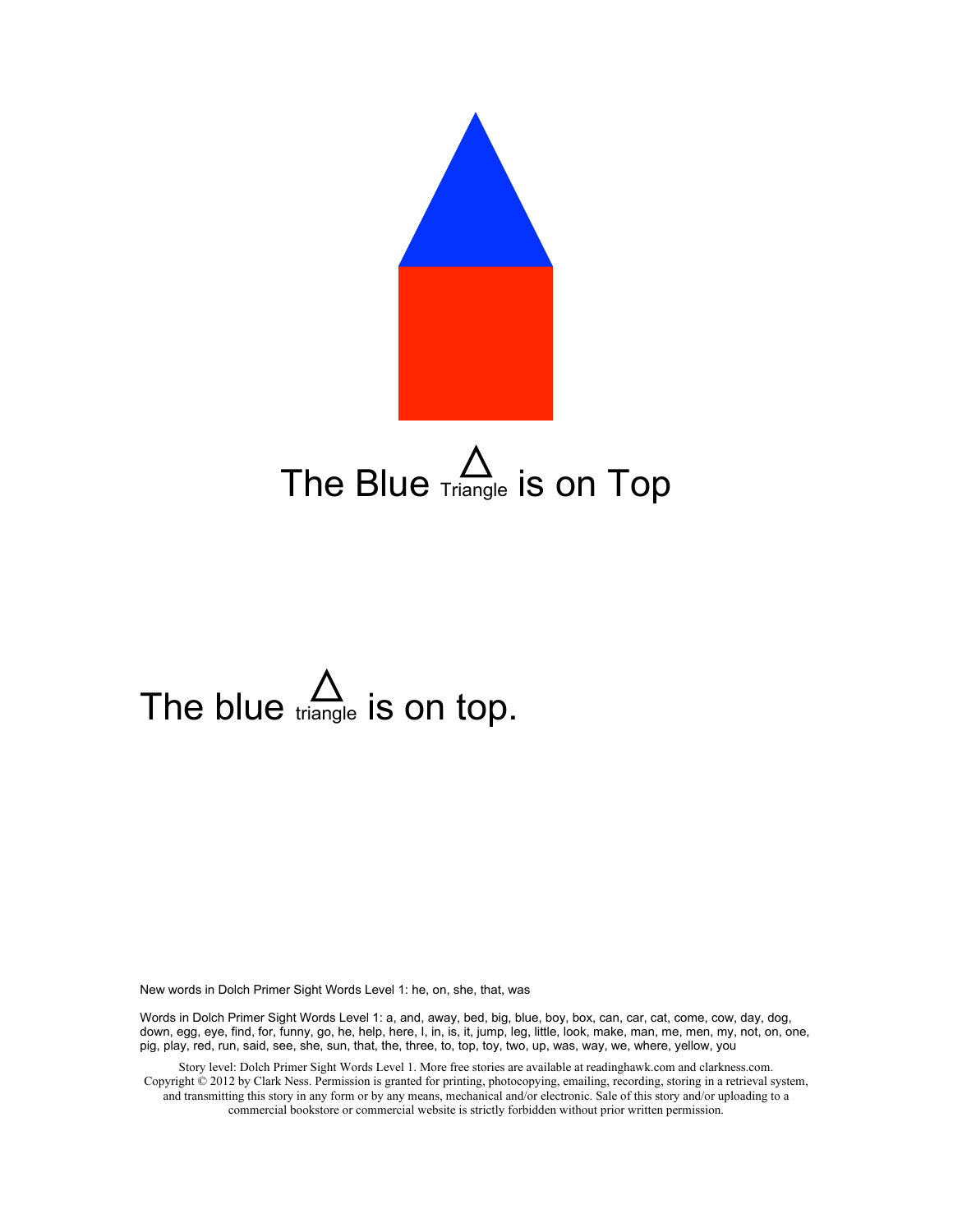

#### That is a Cow

#### "That is a cow," said the boy.

New words in Dolch Primer Sight Words Level 1: he, on, she, that, was

Words in Dolch Primer Sight Words Level 1: a, and, away, bed, big, blue, boy, box, can, car, cat, come, cow, day, dog, down, egg, eye, find, for, funny, go, he, help, here, I, in, is, it, jump, leg, little, look, make, man, me, men, my, not, on, one, pig, play, red, run, said, see, she, sun, that, the, three, to, top, toy, two, up, was, way, we, where, yellow, you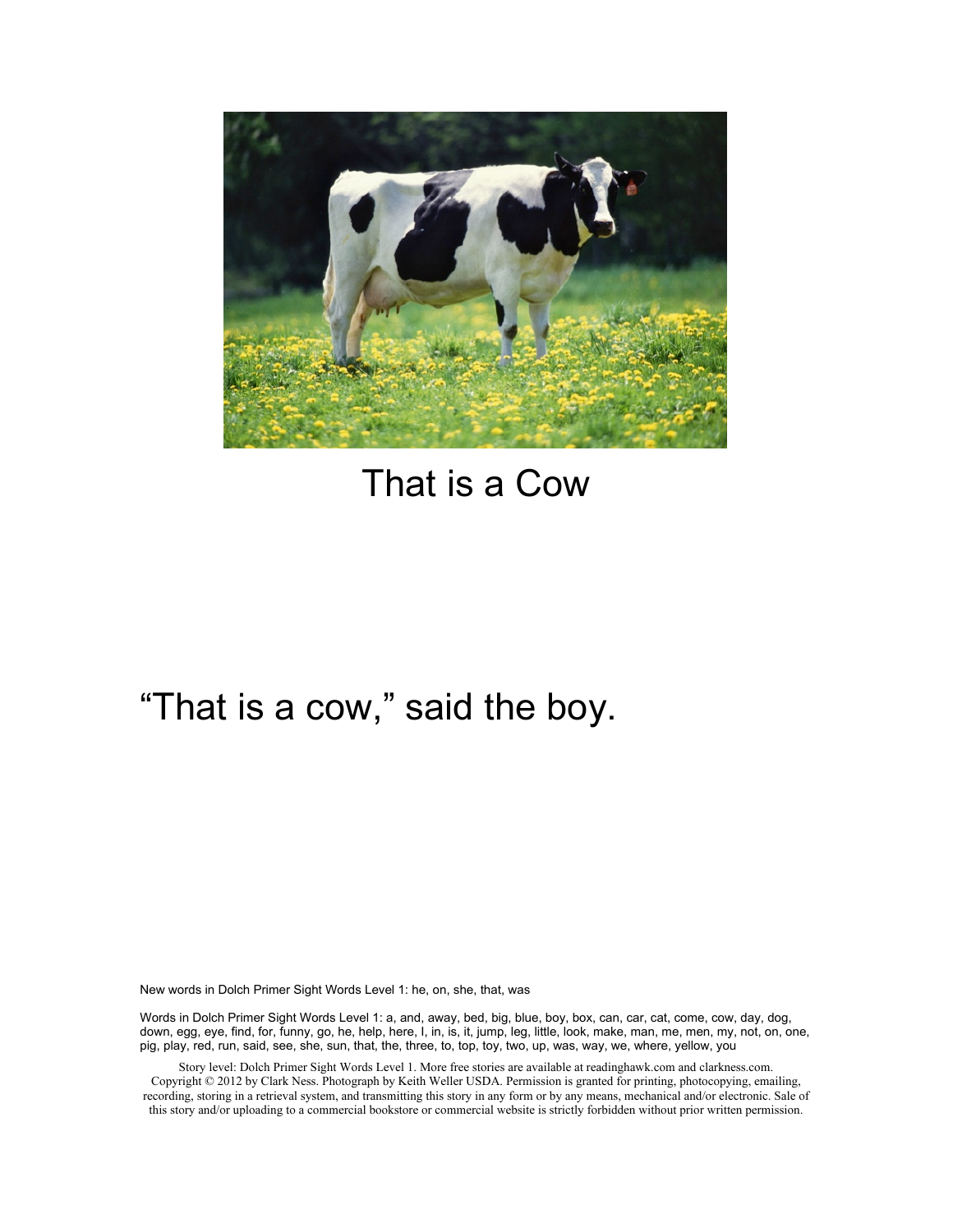

# That  $\Box$  is Blue

### That  $\Box$  is blue.

New words in Dolch Primer Sight Words Level 1: he, on, she, that, was

Words in Dolch Primer Sight Words Level 1: a, and, away, bed, big, blue, boy, box, can, car, cat, come, cow, day, dog, down, egg, eye, find, for, funny, go, he, help, here, I, in, is, it, jump, leg, little, look, make, man, me, men, my, not, on, one, pig, play, red, run, said, see, she, sun, that, the, three, to, top, toy, two, up, was, way, we, where, yellow, you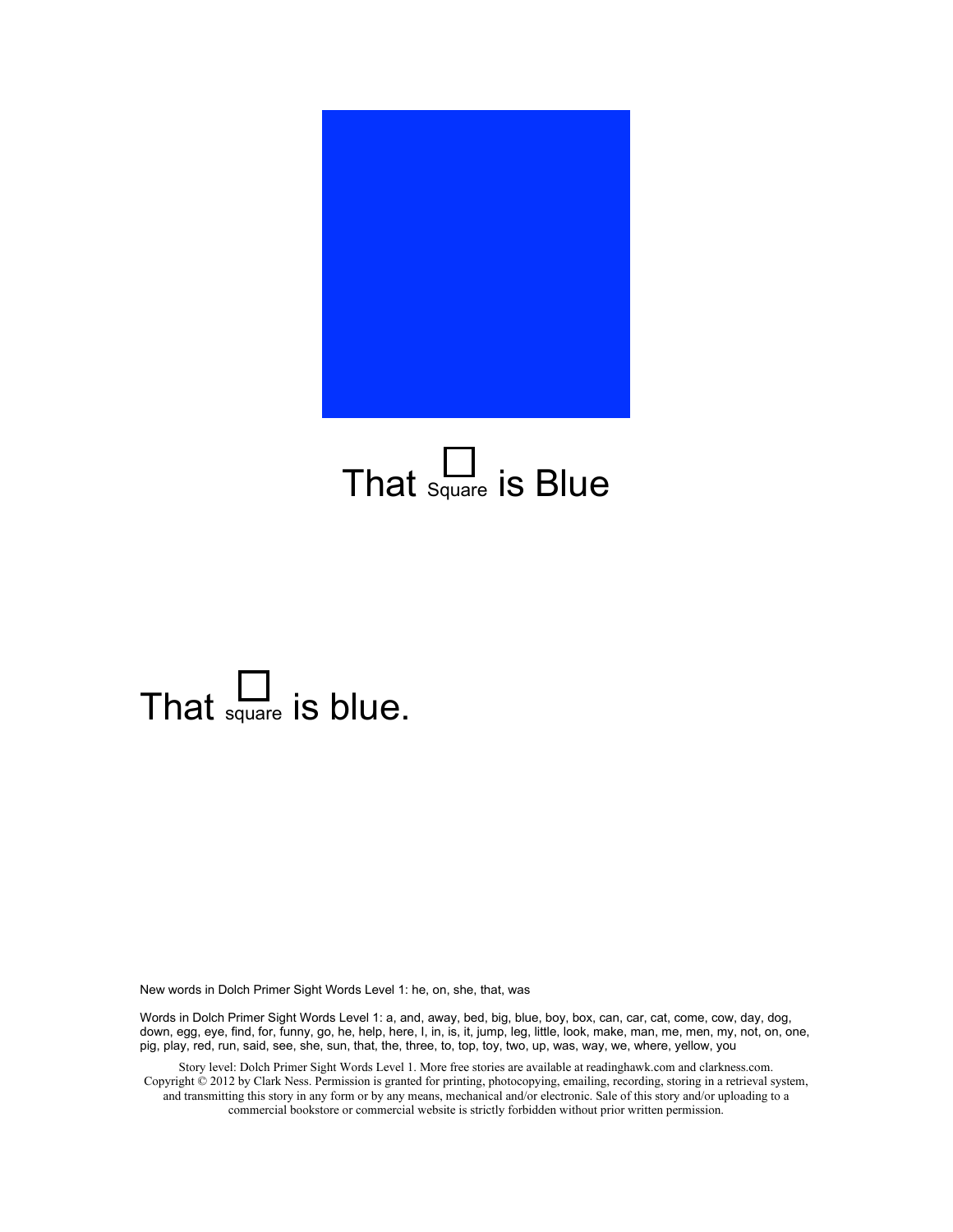

# That  $\sum_{\text{square}}$  is Red

### That  $\Box$  is red.

New words in Dolch Primer Sight Words Level 1: he, on, she, that, was

Words in Dolch Primer Sight Words Level 1: a, and, away, bed, big, blue, boy, box, can, car, cat, come, cow, day, dog, down, egg, eye, find, for, funny, go, he, help, here, I, in, is, it, jump, leg, little, look, make, man, me, men, my, not, on, one, pig, play, red, run, said, see, she, sun, that, the, three, to, top, toy, two, up, was, way, we, where, yellow, you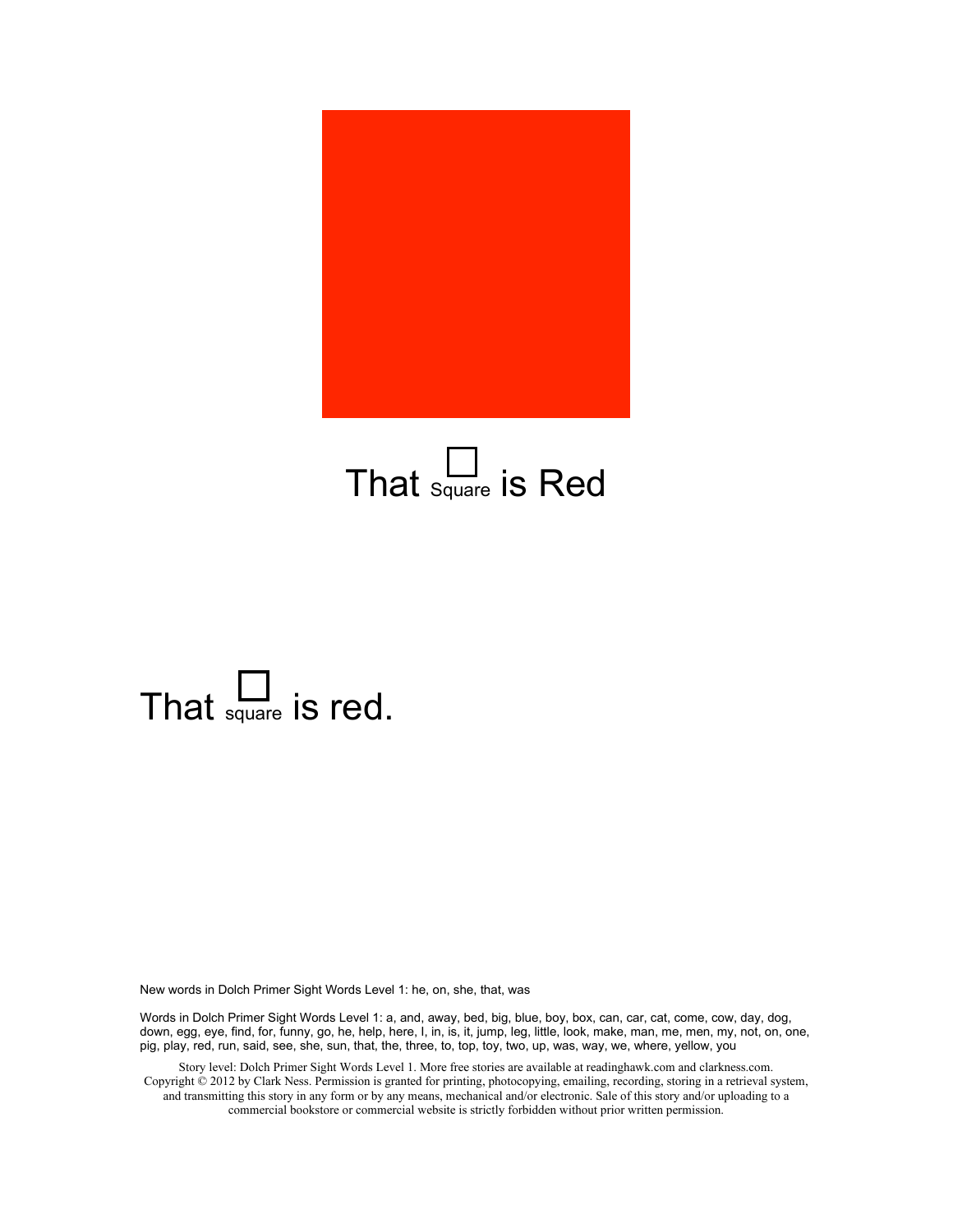

### That  $\Box$  is Yellow

# That  $\frac{L}{\text{square}}$  is yellow.

New words in Dolch Primer Sight Words Level 1: he, on, she, that, was

Words in Dolch Primer Sight Words Level 1: a, and, away, bed, big, blue, boy, box, can, car, cat, come, cow, day, dog, down, egg, eye, find, for, funny, go, he, help, here, I, in, is, it, jump, leg, little, look, make, man, me, men, my, not, on, one, pig, play, red, run, said, see, she, sun, that, the, three, to, top, toy, two, up, was, way, we, where, yellow, you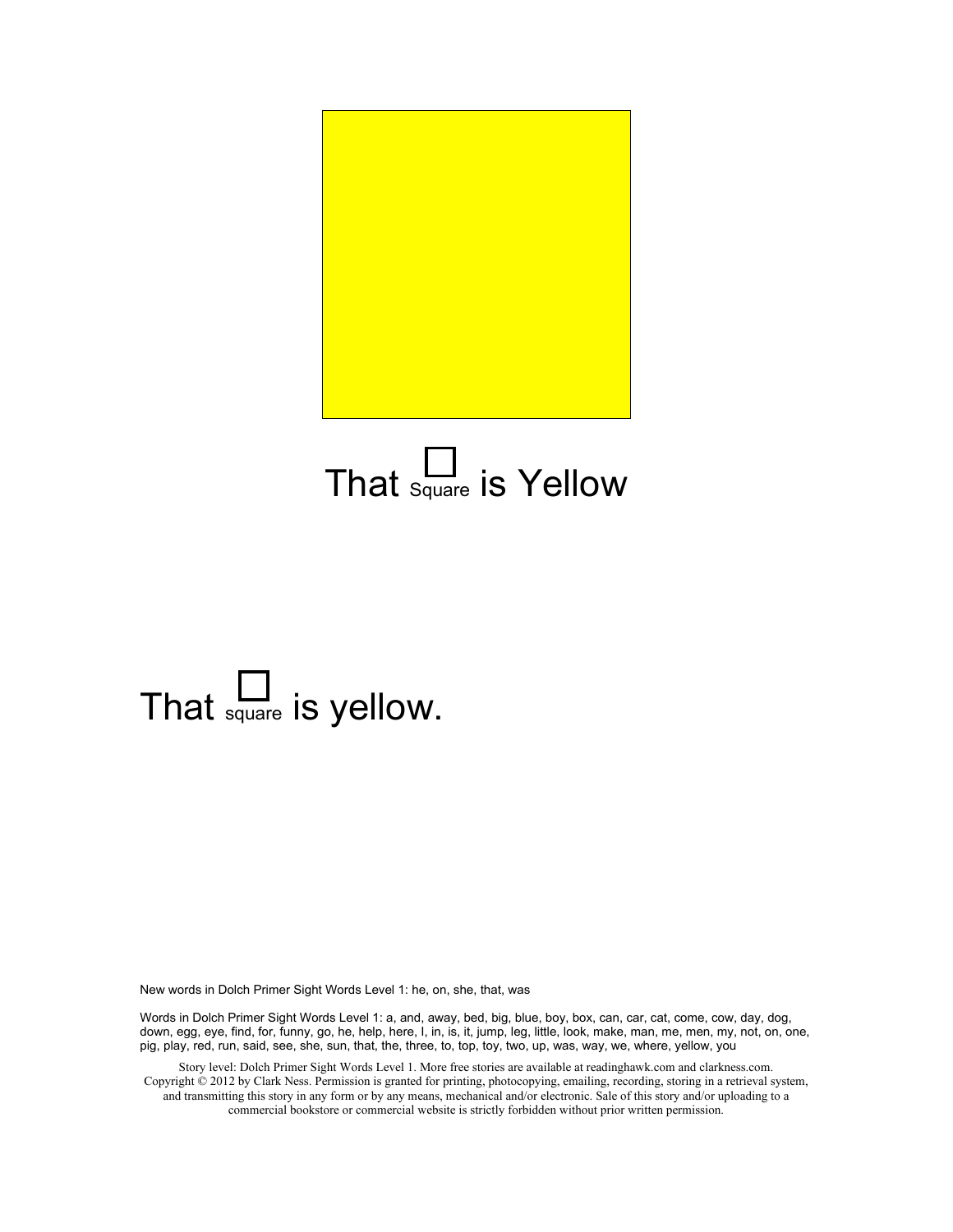





Words in Dolch Primer Sight Words Level 1: a, and, away, bed, big, blue, boy, box, can, car, cat, come, cow, day, dog, down, egg, eye, find, for, funny, go, he, help, here, I, in, is, it, jump, leg, little, look, make, man, me, men, my, not, on, one, pig, play, red, run, said, see, she, sun, that, the, three, to, top, toy, two, up, was, way, we, where, yellow, you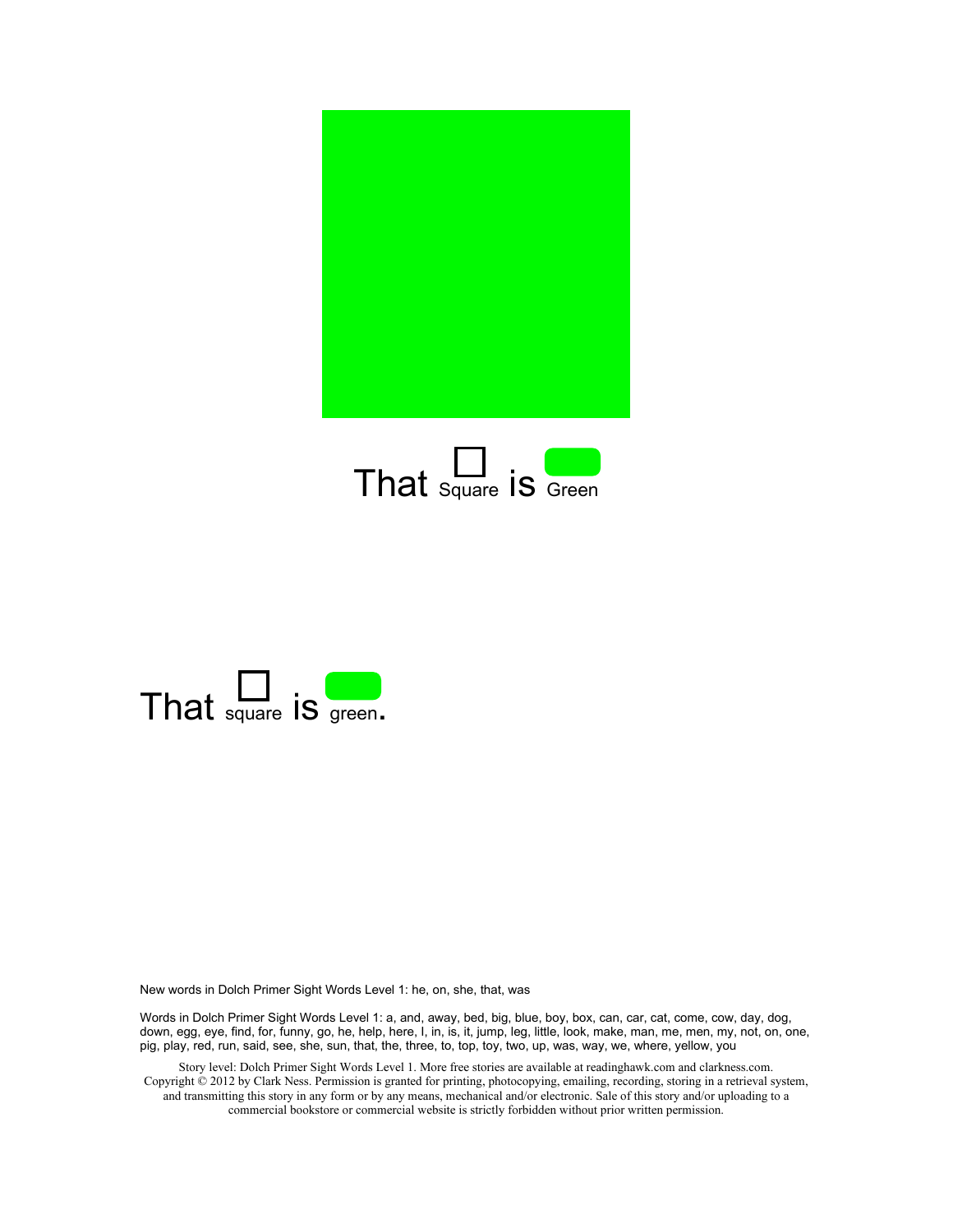





Words in Dolch Primer Sight Words Level 1: a, and, away, bed, big, blue, boy, box, can, car, cat, come, cow, day, dog, down, egg, eye, find, for, funny, go, he, help, here, I, in, is, it, jump, leg, little, look, make, man, me, men, my, not, on, one, pig, play, red, run, said, see, she, sun, that, the, three, to, top, toy, two, up, was, way, we, where, yellow, you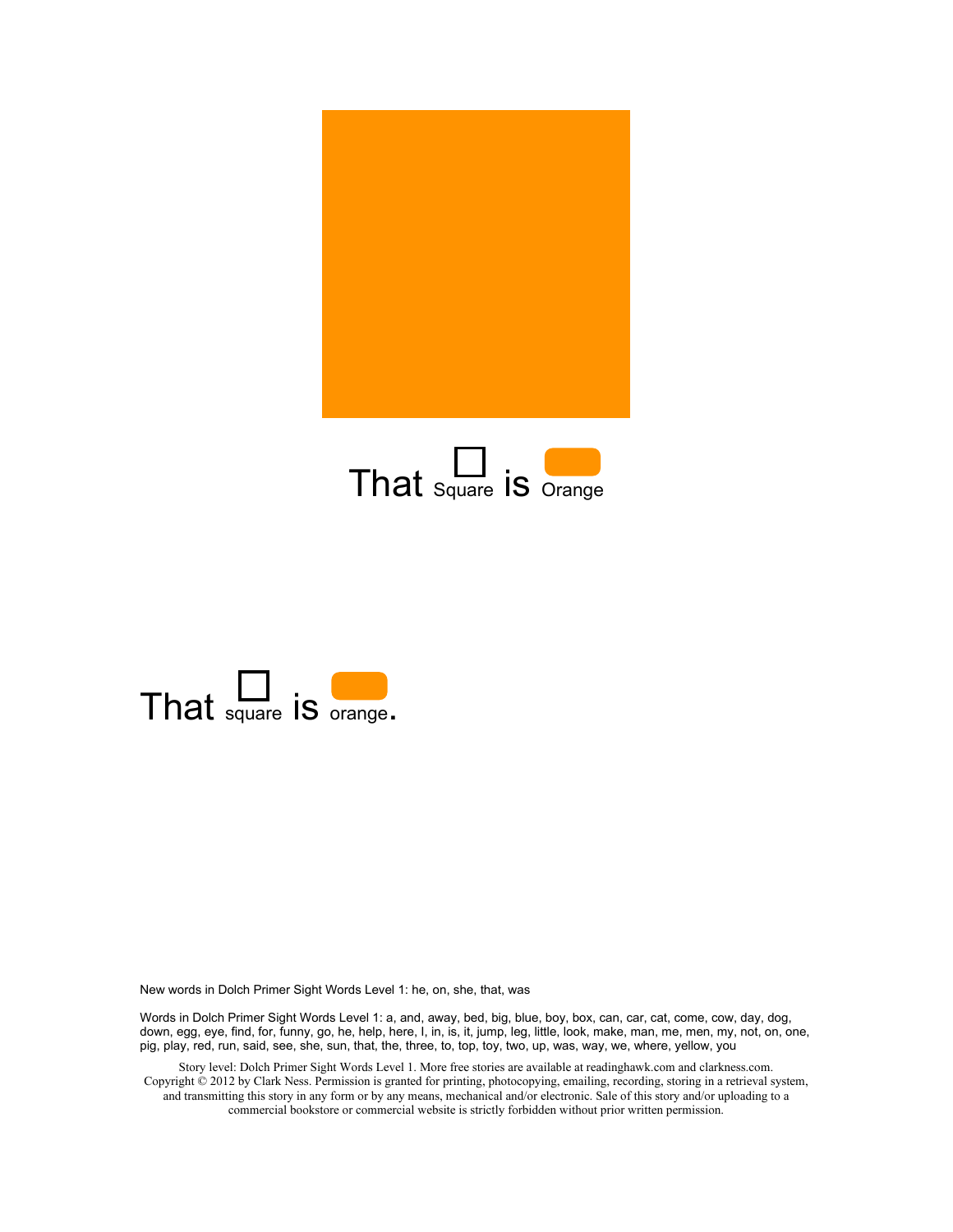



Words in Dolch Primer Sight Words Level 1: a, and, away, bed, big, blue, boy, box, can, car, cat, come, cow, day, dog, down, egg, eye, find, for, funny, go, he, help, here, I, in, is, it, jump, leg, little, look, make, man, me, men, my, not, on, one, pig, play, red, run, said, see, she, sun, that, the, three, to, top, toy, two, up, was, way, we, where, yellow, you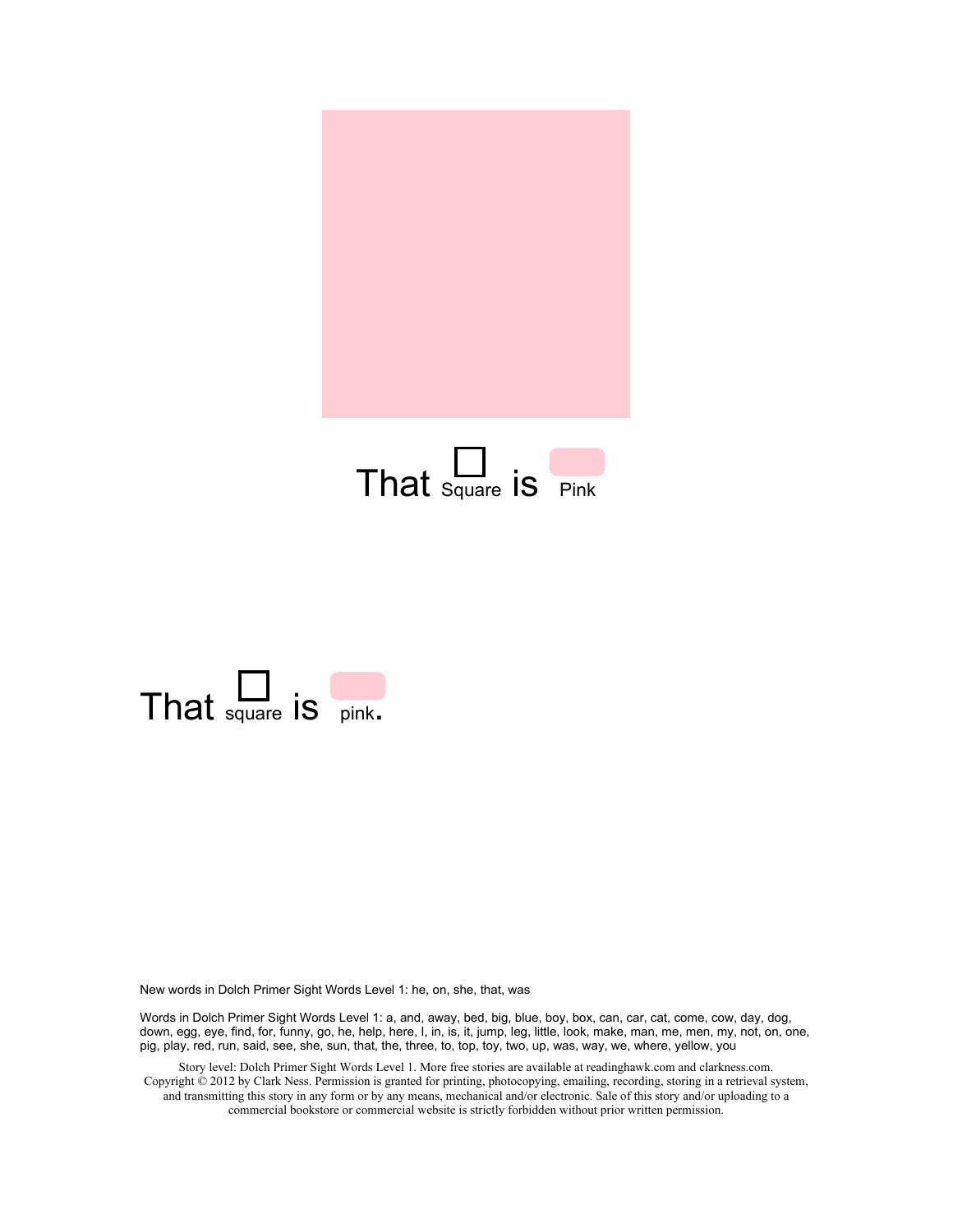





Words in Dolch Primer Sight Words Level 1: a, and, away, bed, big, blue, boy, box, can, car, cat, come, cow, day, dog, down, egg, eye, find, for, funny, go, he, help, here, I, in, is, it, jump, leg, little, look, make, man, me, men, my, not, on, one, pig, play, red, run, said, see, she, sun, that, the, three, to, top, toy, two, up, was, way, we, where, yellow, you